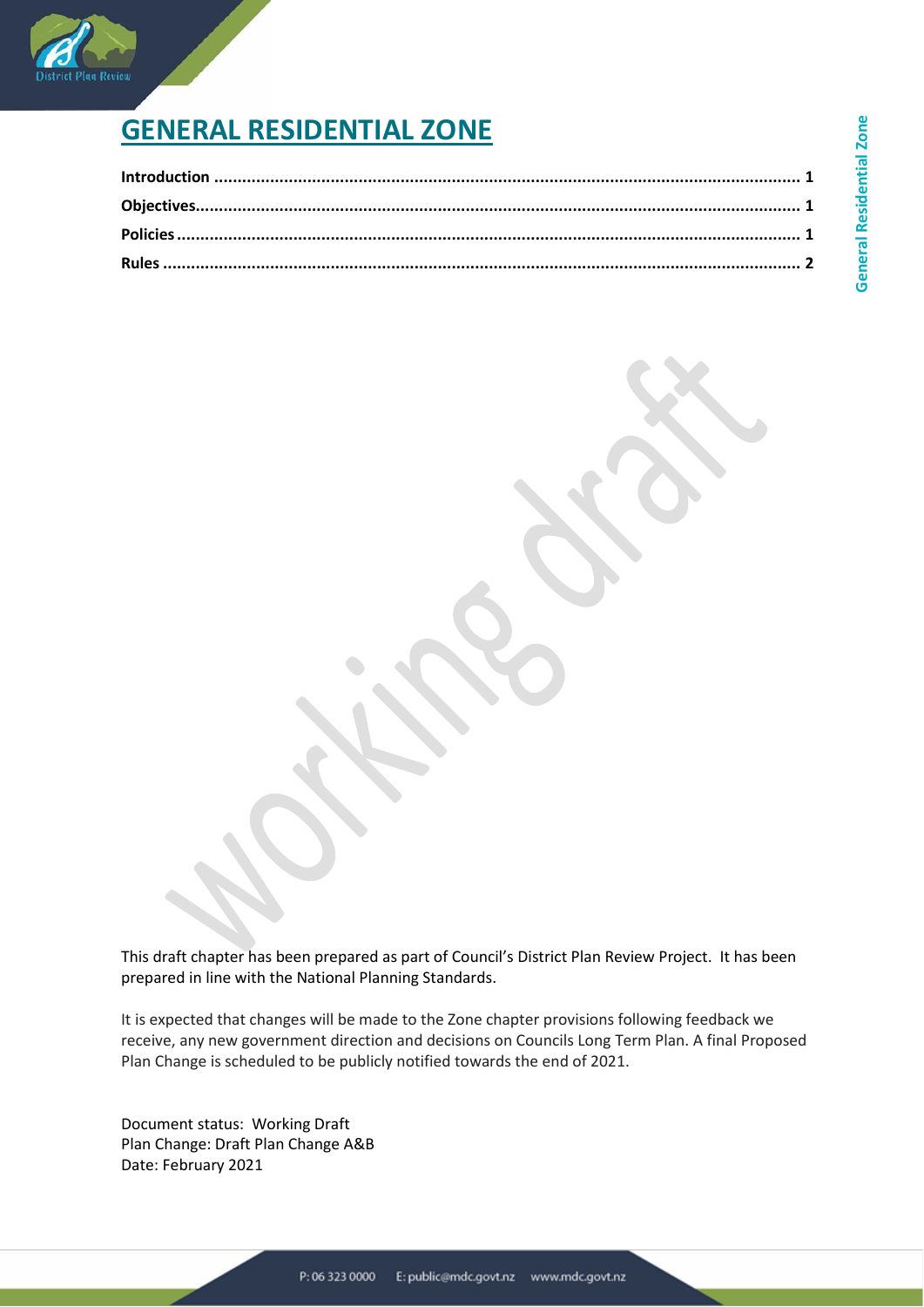*Page Intentionally Left Blank*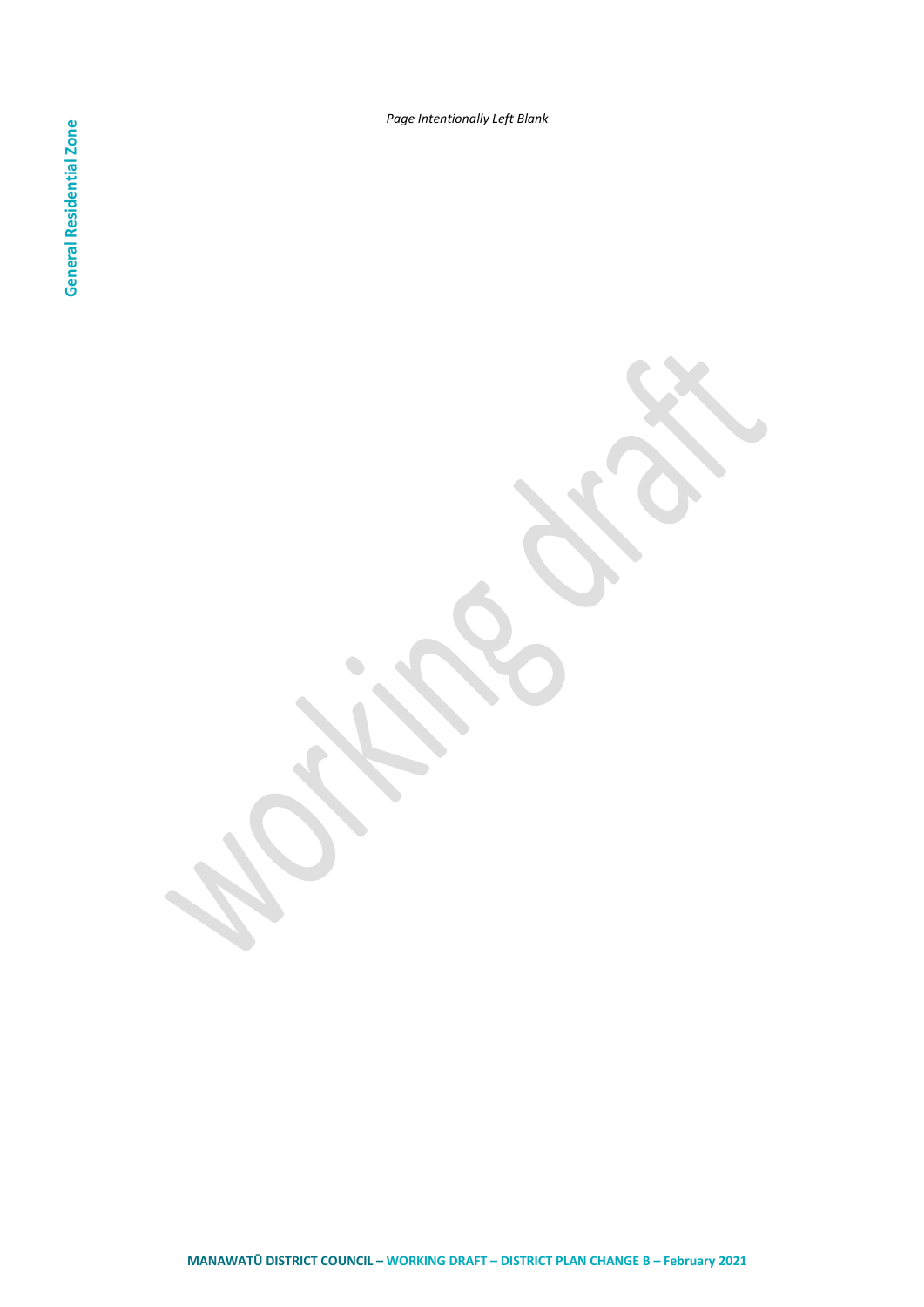# **GENERAL RESIDENTIAL ZONE**

# <span id="page-2-0"></span>**Introduction**

Provides for the residential area within Feilding, excluding Growth Precinct 4 which has its own provisions in chapter 15 of the District Plan.

# <span id="page-2-1"></span>**Objectives**

# **GRZ-O1**

The General Residential Zone is predominately used for residential activities and characterised by residential housing.

# **GRZ-O2**

Feilding's Residential Zone is characterised by low density single and two-story buildings with openness around and between buildings creating a spacious living environment with high quality onsite residential amenity.

#### **GRZ-O3**

The predominant low density residential character of the General Residential Zone is not compromised by the effects of incompatible non-residential activities.

#### **GRZ-O4**

Development within the General Residential Zone ensures that potential risk to people and buildings from natural hazards and stormwater inundation is managed.

**PAGE 1**

# <span id="page-2-2"></span>**Policies**

# **GRZ-P1**

Enable residential activities that are compatible with the role, function and predominant character of the General Residential Zone, while ensuring their design, scale and intensity is appropriate.

# **GRZ-P2**

Ensure that the siting, scale and appearance of the building is compatible with surrounding development patterns, neighbourhood character, and the residential setting.

# **GRZ-P3**

Ensure residential units achieve high-quality and functional on-site amenity for occupants.

#### **GRZ-P4**

Manage building design and location to safeguard onsite privacy and ensure adequate access to sunlight and daylight through controls on the height and scale of buildings.

#### **GRZ-P5**

Provide for multi-unit housing development where it can be demonstrated that is responds positively to and integrates with the surrounding built environment through high quality urban design.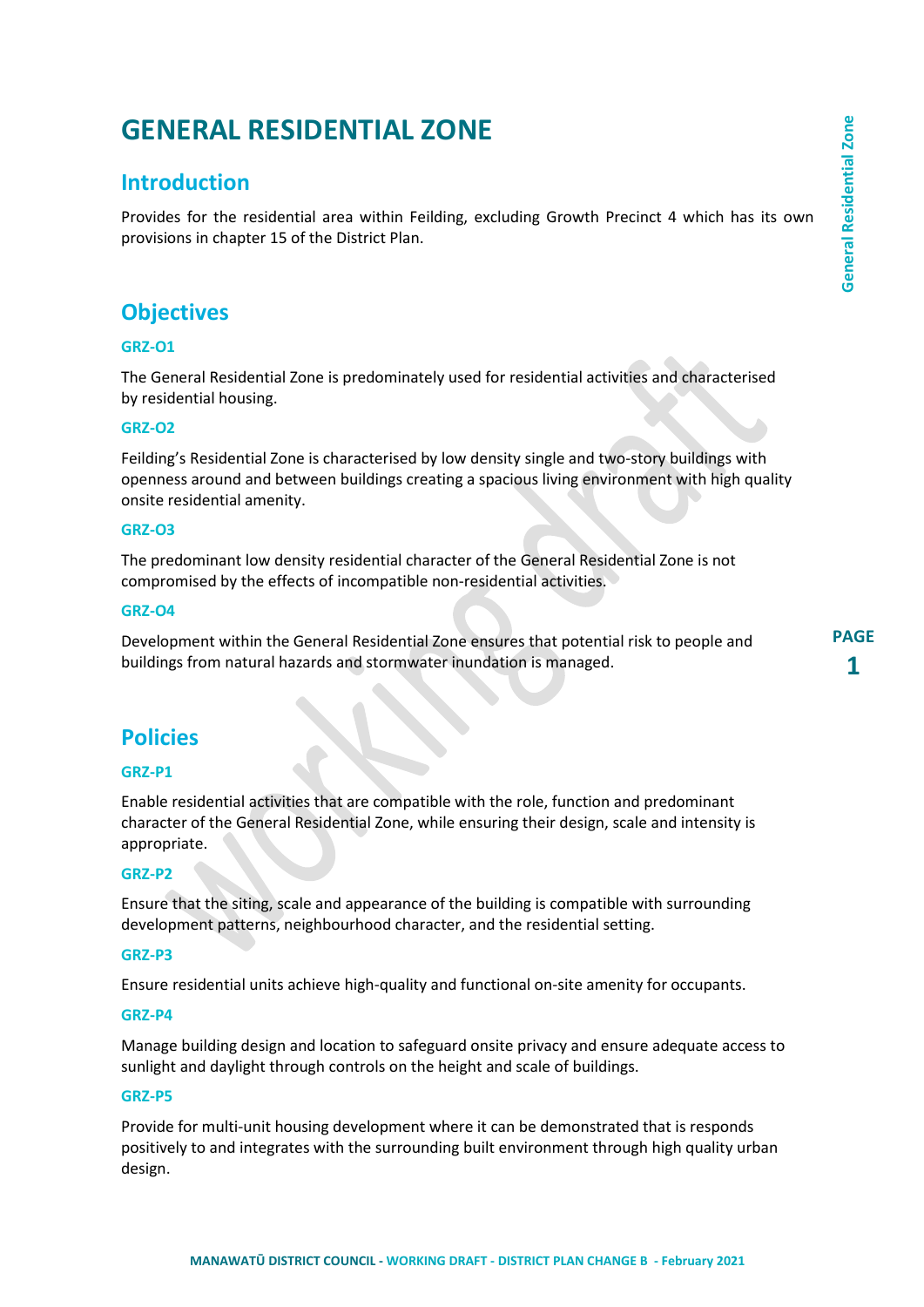#### **GRZ-P6**

Enable retirement living where significant adverse effects on the residential amenity values of adjoining residential properties and the surrounding neighbourhood are avoided, and onsite amenity, including outdoor living space for residents is provided.

# **GRZ-P7**

**General Residential Zone**

General Residential Zone

Enable multi-unit and retirement living only where the site is able to accommodate the scale and intensity of the activity, in terms of its size, topography and location where high onsite amenity for residents can be provided.

# **GRZ-P8**

Encourage the retention of existing vegetation and trees to maintain the mature vegetation and landscaping within the current streetscape of Feilding.

# **GRZ-P9**

To consider the natural disposition of land and how ephemeral stormwater watercourses may be affected by development when siting residential units.

#### **GRZ-P10**

The potential adverse effects of onsite stormwater inundation are mitigated by ensuring residential units provide adequate water storage tanks, outdoor living spaces, stormwater detention and landscaping.

#### **GRZ-P11**

Recognise the benefits of, and provide for, non-residential activities that contribute to the health and wellbeing of people and communities where:

- 1. These are compatible with the character and amenity values of the surrounding area
- 2. Adverse effects on amenity values of adjoining site can be adequately mitigated, including from the location and scale of external storage areas
- 3. The hours of operation are compatible with residential amenity values.

# **GRZ-P12**

To ensure safe and efficient operation of the transport network by managing the impacts of traffic generation, site access and traffic safety.

# **GRZ-P13**

To enable duplex residential units where the privacy and onsite amenity of each unit is provided for.

# <span id="page-3-0"></span>**Rules**

| $GRZ - R1 - Residental$ Unit |                                            |  |
|------------------------------|--------------------------------------------|--|
|                              | 1. Activity Status: Permitted              |  |
|                              | One Residential Unit per site<br>$\bullet$ |  |
|                              | Where: Compliance with:                    |  |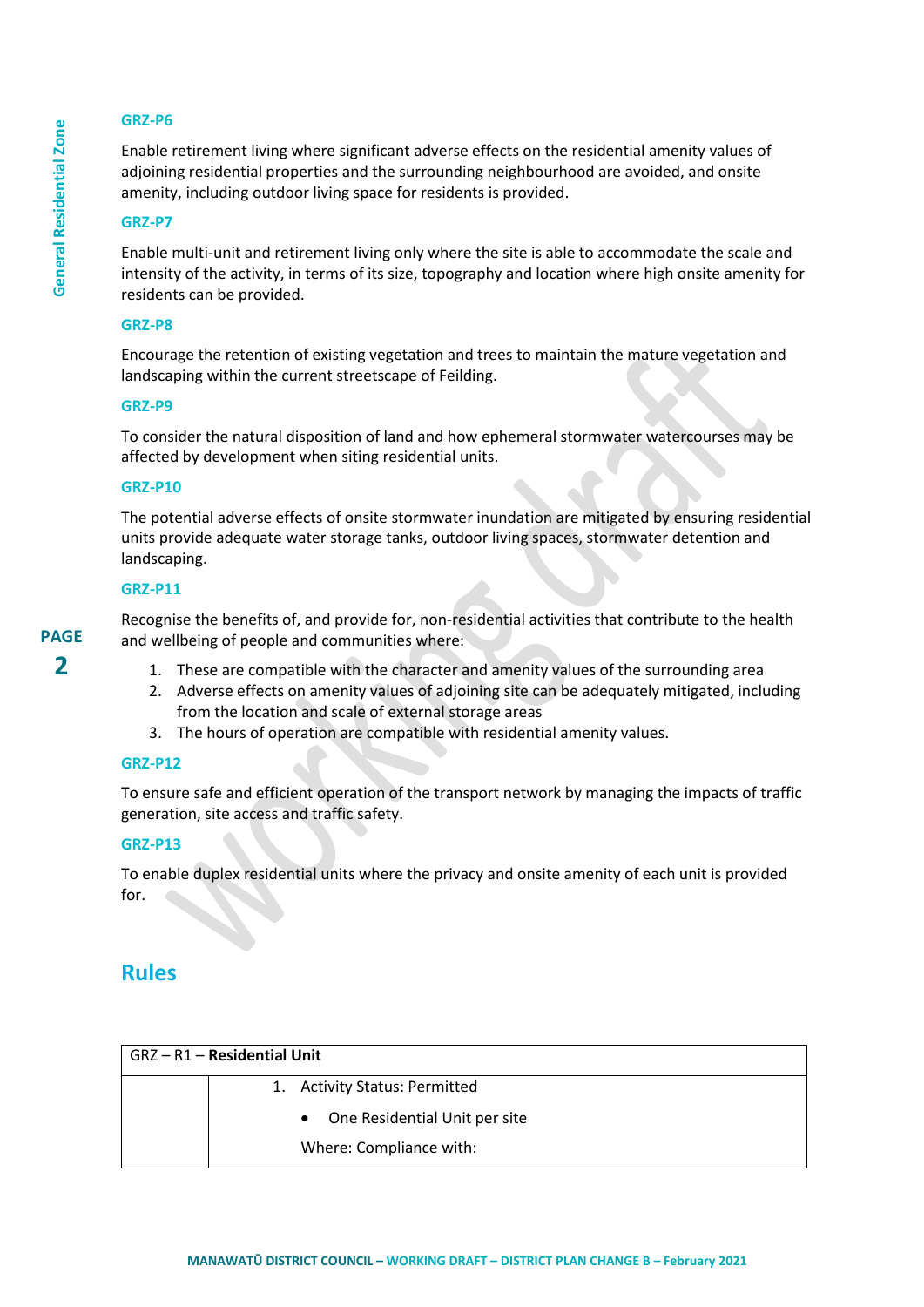|                            | <b>Buildings</b>                                                                      |
|----------------------------|---------------------------------------------------------------------------------------|
| -                          | GRZ-S3 Building Envelope                                                              |
|                            | GRZ-S4 Minimum Floor Height                                                           |
|                            | GRZ-S5 Yards-Residential Unit                                                         |
|                            | GRZ-S7 Outdoor Living Space-Residential Unit                                          |
|                            | GRZ-S9 Permeable Surface Area                                                         |
|                            | GRZ-S10 Access                                                                        |
|                            | GRZ-S11 Earthworks                                                                    |
|                            | GRZ-S13 Noise                                                                         |
|                            | GRZ-S15 KiwiRail Setback                                                              |
|                            | 2. Activity Status: Restricted Discretionary                                          |
|                            | Where: Compliance is not achieved with any permitted activity<br>performance standard |
|                            | <b>Matters of Discretion:</b>                                                         |
|                            | Location, design and appearance of the residential unit                               |
|                            | Residential character and amenity values including onsite<br>amenity                  |
|                            | Visual amenity on adjoining residential properties and<br>surrounding streetscape.    |
|                            | Safe and efficient operation of the roading network                                   |
|                            | <b>Access</b>                                                                         |
|                            | Council's essential infrastructure                                                    |
|                            | Natural Hazards including stormwater management                                       |
| GRZ-R2-Accessory Buildings |                                                                                       |
| 1.                         | <b>Activity Status: Permitted</b>                                                     |
|                            | Where: Compliance with:                                                               |
|                            | GRZ - S1 Site Coverage - Residential Units and Accessory<br><b>Buildings</b>          |
|                            | GRZ-S3 Building Envelope                                                              |
|                            | GRZ-S5 Yards-Residential Unit                                                         |
|                            | GRZ-S9 Permeable Surface Area                                                         |
|                            | GRZ-S11 Earthworks                                                                    |
|                            | GRZ-S13 Noise                                                                         |
|                            | GRZ-S14 Separation Distances for Multi Unit Development                               |
| 2.                         | <b>Activity Status: Restricted Discretionary</b>                                      |

- GRZ – S1 Site Coverage – Residential Units and Accessory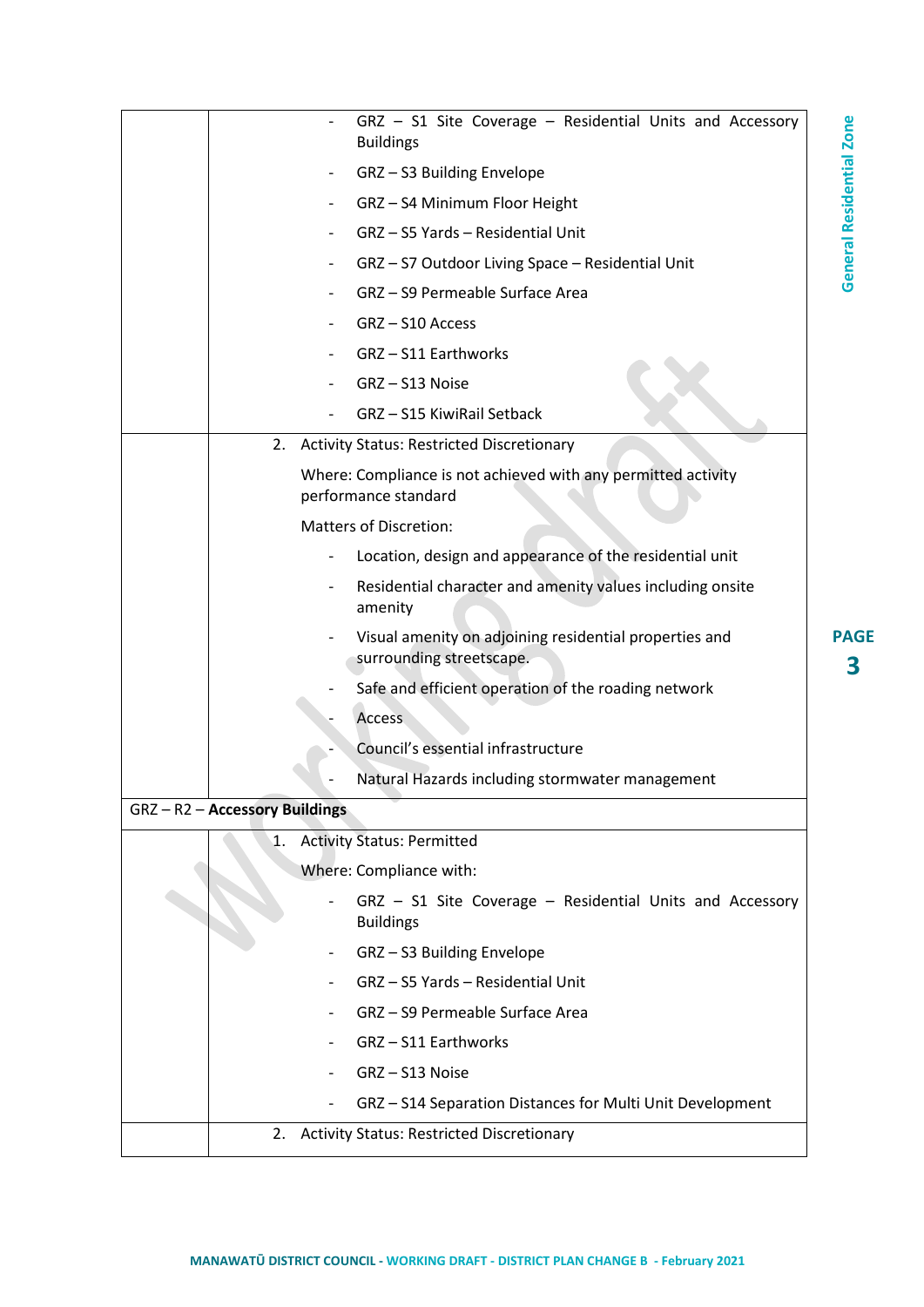|                        | Where: Compliance is not achieved with any permitted activity<br>performance standard |
|------------------------|---------------------------------------------------------------------------------------|
|                        | <b>Matters of Discretion:</b>                                                         |
|                        | Safe and efficient operation of the roading network<br>-                              |
|                        | Location, design and appearance of the accessory building<br>$\overline{\phantom{0}}$ |
|                        | Residential character and amenity values including onsite<br>amenity                  |
|                        | Visual amenity on adjoining residential properties and<br>surrounding streetscape.    |
| GRZ-R3-Assisted Living |                                                                                       |
|                        | 1. Activity Status: Permitted                                                         |
|                        | Where: Compliance with:                                                               |
|                        | GRZ - S1 Site Coverage - Residential Units and Accessory<br><b>Buildings</b>          |
|                        | GRZ-S3 Building Envelope                                                              |
|                        | GRZ-S4 Minimum Floor Height                                                           |
|                        | GRZ-S5 Yards-Residential Unit                                                         |
|                        | GRZ-S7 Outdoor Living Space-Residential Unit<br>-                                     |
|                        | GRZ-S9 Permeable Surface Area                                                         |
|                        | GRZ-S10 Access                                                                        |
|                        | GRZ-S11 Earthworks                                                                    |
|                        | GRZ-S13 Noise                                                                         |
|                        | GRZ-S15 KiwiRail Setback                                                              |
| GRZ-R4-Home Business   |                                                                                       |
| 1.                     | <b>Activity Status: Permitted</b>                                                     |
|                        | Gross floor area of buildings does not exceed 40m <sup>2</sup> per site               |
|                        | At least one staff member must reside on-site                                         |
|                        | The Home Business is ancillary to residential use                                     |
|                        | Where: Compliance with:                                                               |
|                        | GRZ - S1 Site Coverage - Residential Units and Accessory<br><b>Buildings</b>          |
|                        | GRZ-S3 Building Envelope<br>-                                                         |
|                        | GRZ-S4 Minimum Floor Height<br>$\overline{\phantom{0}}$                               |
|                        | GRZ-S5 Yards-Residential Unit                                                         |
|                        | GRZ-S7 Outdoor Living Space - Residential Unit<br>-                                   |
|                        | GRZ-S9 Permeable Surface Area                                                         |
|                        |                                                                                       |
|                        | GRZ-S10 Access                                                                        |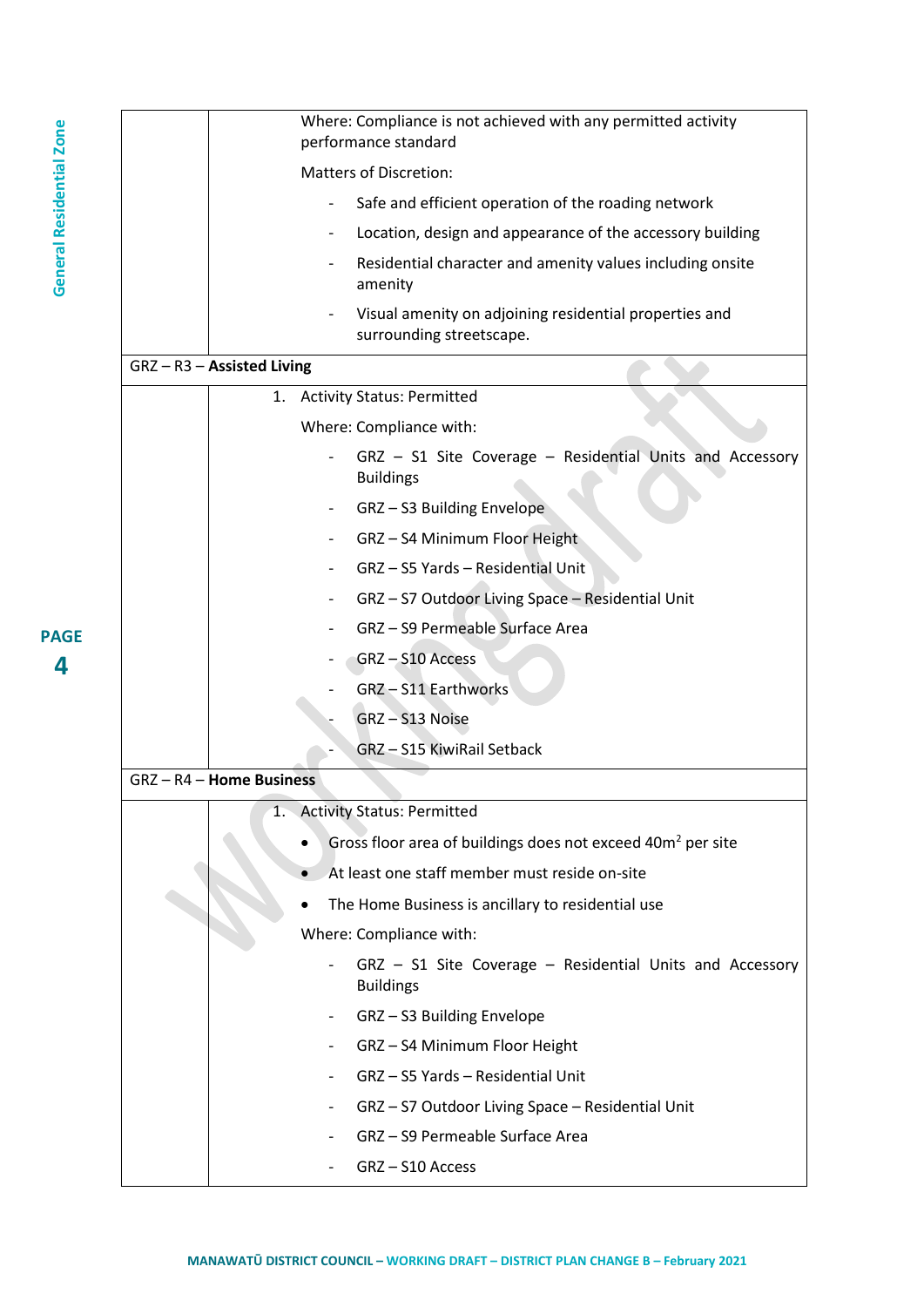General Residential Zone **General Residential Zone**

| GRZ-S11 Earthworks                                                                    |  |
|---------------------------------------------------------------------------------------|--|
| GRZ-S12 Storage and Display                                                           |  |
| GRZ-S13 Noise                                                                         |  |
| GRZ-S15 KiwiRail Setback                                                              |  |
| GRZ-R16 Hours of Operation                                                            |  |
| 2. Activity Status: Restricted Discretionary                                          |  |
| Where: Compliance is not achieved with any permitted activity<br>performance standard |  |
| <b>Matters of Discretion:</b>                                                         |  |
| Safe and efficient operation of the roading network                                   |  |
| Residential character and amenity values including onsite<br>amenity                  |  |
| Visual amenity on adjoining residential properties and<br>surrounding streetscape.    |  |
| Access                                                                                |  |
| Council's essential infrastructure                                                    |  |
| Natural Hazards including stormwater management                                       |  |
| Hours of operation                                                                    |  |
| Landscaping                                                                           |  |
| Noise <sup>®</sup>                                                                    |  |
| GRZ-R5-Minor Residential Unit                                                         |  |
| <b>Activity Status: Restricted Discretionary</b><br>1.                                |  |
| <b>Matters of Discretion:</b>                                                         |  |
|                                                                                       |  |
| Location, design and appearance of buildings and structures                           |  |
| Residential character and amenity values including onsite<br>amenity                  |  |
| Visual amenity on adjoining residential properties and<br>surrounding streetscape     |  |
| Access                                                                                |  |
| Council's essential infrastructure                                                    |  |
| Natural Hazards including stormwater management                                       |  |
| GRZ-R6-Retirement Village                                                             |  |
| <b>Activity Status: Restricted Discretionary</b><br>1.                                |  |
| <b>Matters of Discretion:</b>                                                         |  |
| Amenity effects on surrounding residential environment and<br>streetscape             |  |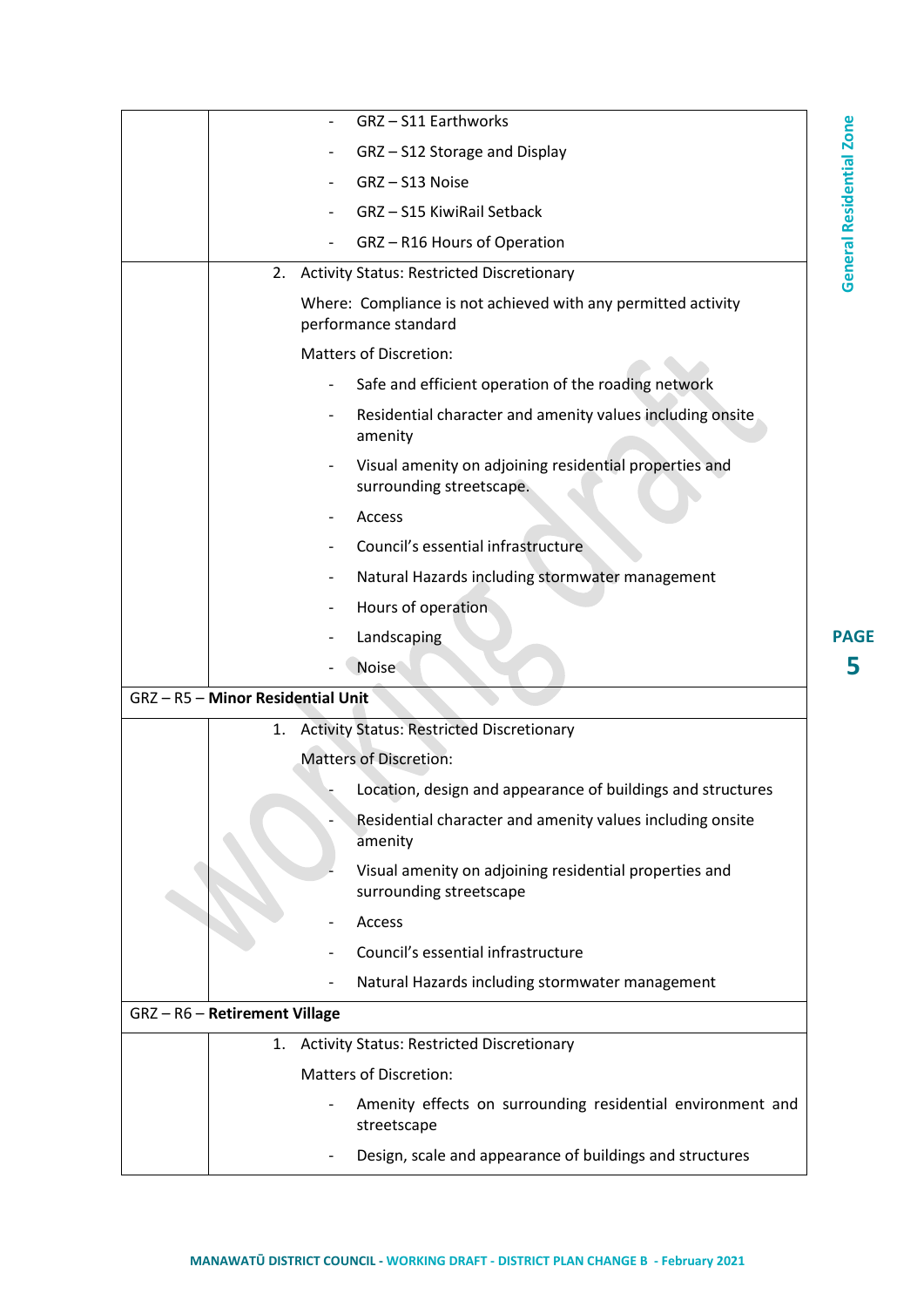|                                   |                          | Site layout and access arrangements                                                                                           |
|-----------------------------------|--------------------------|-------------------------------------------------------------------------------------------------------------------------------|
|                                   |                          | Onsite landscaping                                                                                                            |
|                                   |                          | Privacy across boundaries and within the development                                                                          |
|                                   |                          | The safe and efficient operation of the roading networks, and<br>internal circulation, parking, loading and manoeuvring areas |
|                                   |                          | Residential character and amenity values including onsite<br>amenity                                                          |
|                                   |                          | Access                                                                                                                        |
|                                   |                          | Natural hazards, including stormwater management                                                                              |
| GRZ - R7 - Multi unit development |                          |                                                                                                                               |
| 1.                                |                          | <b>Activity Status: Permitted</b>                                                                                             |
|                                   |                          | No more than two residential units occupy a site                                                                              |
|                                   |                          | Where: Compliance with:                                                                                                       |
|                                   |                          | GRZ - S2 Site Coverage - Multi Unit Developments and<br><b>Retirement Living</b>                                              |
|                                   |                          | GRZ-S3 Building Envelope                                                                                                      |
|                                   |                          | GRZ-S4 Minimum Floor Height                                                                                                   |
|                                   |                          | GRZ-S6 Yards-Multi Unit Development and Retirement Living                                                                     |
|                                   |                          | GRZ-S8 Outdoor Living Space - Multi Unit Development                                                                          |
|                                   |                          | GRZ-S9 Permeable Surface Area                                                                                                 |
|                                   |                          | GRZ-S10 Access                                                                                                                |
|                                   |                          | GRZ-S11 Earthworks                                                                                                            |
|                                   |                          | GRZ-S13 Noise                                                                                                                 |
|                                   |                          | <b>GRZ-S14 Separation Distances</b>                                                                                           |
|                                   |                          | GRZ-S15 KiwiRail Setback                                                                                                      |
| 2.                                |                          | <b>Activity Status: Restricted Discretionary</b>                                                                              |
|                                   |                          | Three or more residential units occupy a site                                                                                 |
|                                   |                          | Where: Compliance with:                                                                                                       |
|                                   |                          | GRZ - S2 Site Coverage - Multi Unit Developments and<br><b>Retirement Living</b>                                              |
|                                   |                          | GRZ-S3 Building Envelope                                                                                                      |
|                                   |                          | GRZ-S4 Minimum Floor Height                                                                                                   |
|                                   |                          | GRZ-S6 Yards-Multi Unit Development and Retirement Living                                                                     |
|                                   | $\overline{\phantom{a}}$ | GRZ-S8 Outdoor Living Space - Multi Unit Development                                                                          |
|                                   |                          | GRZ-S9 Permeable Surface Area                                                                                                 |
|                                   |                          | GRZ-S10 Access                                                                                                                |
|                                   |                          | GRZ-S11 Earthworks                                                                                                            |
|                                   |                          |                                                                                                                               |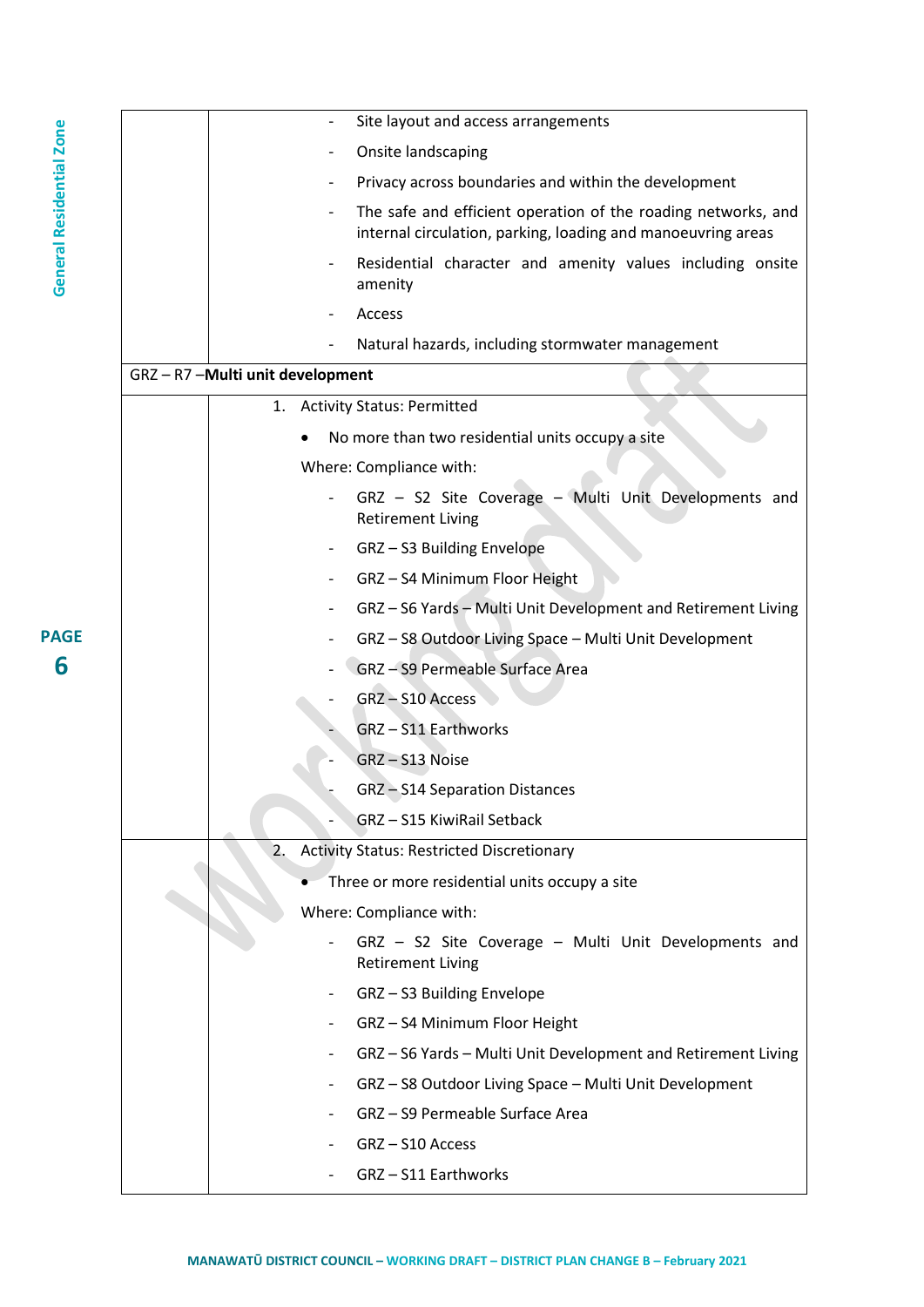General Residential Zone **General Residential Zone**

**PAGE 7**

|                                      | GRZ-S14 Separation Distances                                                                                                  |
|--------------------------------------|-------------------------------------------------------------------------------------------------------------------------------|
|                                      | GRZ-S15 KiwiRail Setback                                                                                                      |
|                                      | <b>Matters of Discretion:</b>                                                                                                 |
|                                      | Amenity effects on surrounding residential environment and<br>streetscape                                                     |
|                                      | Design, scale and appearance of buildings and structures                                                                      |
|                                      | Site layout and access arrangements                                                                                           |
|                                      | Onsite landscaping                                                                                                            |
| $\overline{\phantom{a}}$             | Privacy across boundaries and within the development                                                                          |
|                                      | The safe and efficient operation of the roading networks, and<br>internal circulation, parking, loading and manoeuvring areas |
|                                      | Residential character and amenity values including onsite<br>amenity                                                          |
|                                      | Access                                                                                                                        |
|                                      | Natural hazards, including stormwater management                                                                              |
| <b>GRZ-R8-Educational Facilities</b> |                                                                                                                               |
| 1.                                   | <b>Activity Status: Restricted Discretionary</b>                                                                              |
|                                      | Matters of Discretion:                                                                                                        |
|                                      | Location, design and appearance of the educational or childcare<br>facility                                                   |
|                                      | Visual amenity effects on adjoining residential properties and<br>surrounding streetscape                                     |
|                                      | <b>Onsite Landscaping</b>                                                                                                     |
|                                      | The safe, efficient and integrated operation of the roading<br>network                                                        |
|                                      | Access                                                                                                                        |
|                                      | <b>Noise</b>                                                                                                                  |
|                                      | Natural hazards including stormwater management.                                                                              |
| GRZ-R9-Community Facility            |                                                                                                                               |
| 1.                                   | <b>Activity Status: Restricted Discretionary</b>                                                                              |
|                                      | <b>Matters of Discretion:</b>                                                                                                 |
| $\qquad \qquad \blacksquare$         | Location, design and appearance of the community facility                                                                     |
|                                      | Visual amenity effects on adjoining residential properties and<br>surrounding streetscape                                     |
|                                      | <b>Onsite Landscaping</b>                                                                                                     |
|                                      | The safe, efficient and integrated operation of the roading<br>network                                                        |

- GRZ – S13 Noise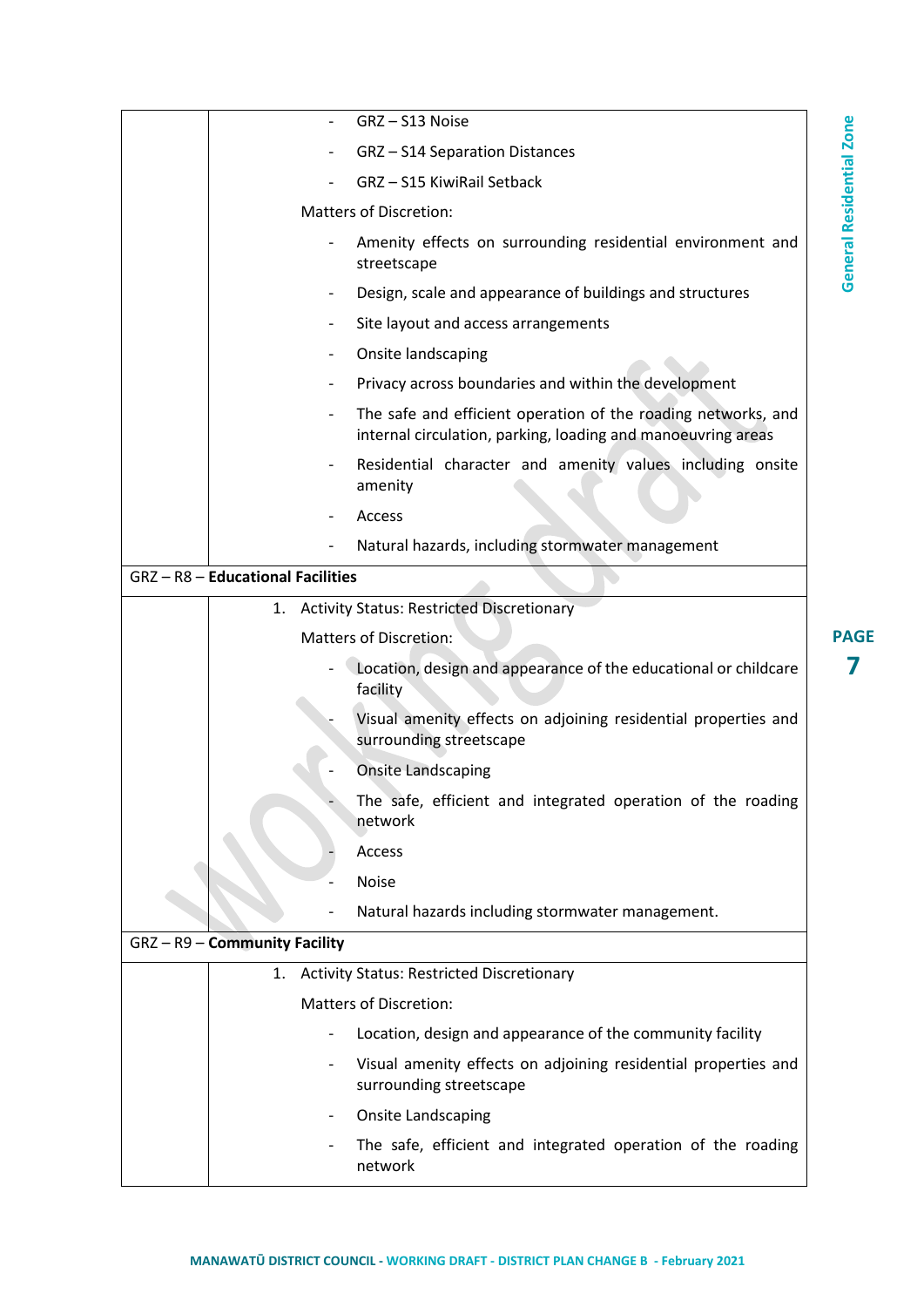| Access                                                                                                       |
|--------------------------------------------------------------------------------------------------------------|
| <b>Noise</b>                                                                                                 |
| Natural hazards including stormwater management?                                                             |
| GRZ-R10-Commercial Activity                                                                                  |
| 1. Activity Status: Discretionary                                                                            |
| GRZ-11-Visitor Accommodation                                                                                 |
| 1. Activity Status: Discretionary                                                                            |
| $GRZ - R12 - Any activity not otherwise provided for$                                                        |
| 1. Activity Status: Discretionary                                                                            |
| GRZ-R13-Industry, including service stations                                                                 |
| 1. Activity Status: Non-Complying                                                                            |
| GRZ - R12 - Activities within National Grid Yard                                                             |
| 1. Activity Status: Non-Complying                                                                            |
| GRZ-R13-Derelict Vehicle                                                                                     |
| 1. Activity Status: Non-Complying                                                                            |
| Where: More than one derelict vehicle on a site within view of<br>neighbouring properties or a public place. |
|                                                                                                              |

| <b>Standards</b>                                                                                                                                                                       |
|----------------------------------------------------------------------------------------------------------------------------------------------------------------------------------------|
| GRZ-S1 Site Coverage - Residential Units and Accessory Buildings                                                                                                                       |
| Maximum site coverage of buildings 35%                                                                                                                                                 |
| GRZ – S2 Site Coverage – Multi Unit Developments and Retirement Living                                                                                                                 |
| Maximum site coverage of buildings 40%.                                                                                                                                                |
| GRZ-S3 Building Envelope                                                                                                                                                               |
| Maximum height 9m<br>i.                                                                                                                                                                |
| ii.<br>All parts of a building must be contained within a 45 degree plane commencing at 2.8<br>metres above ground level inclined inwards at right angles in plan. See Figure 1 below. |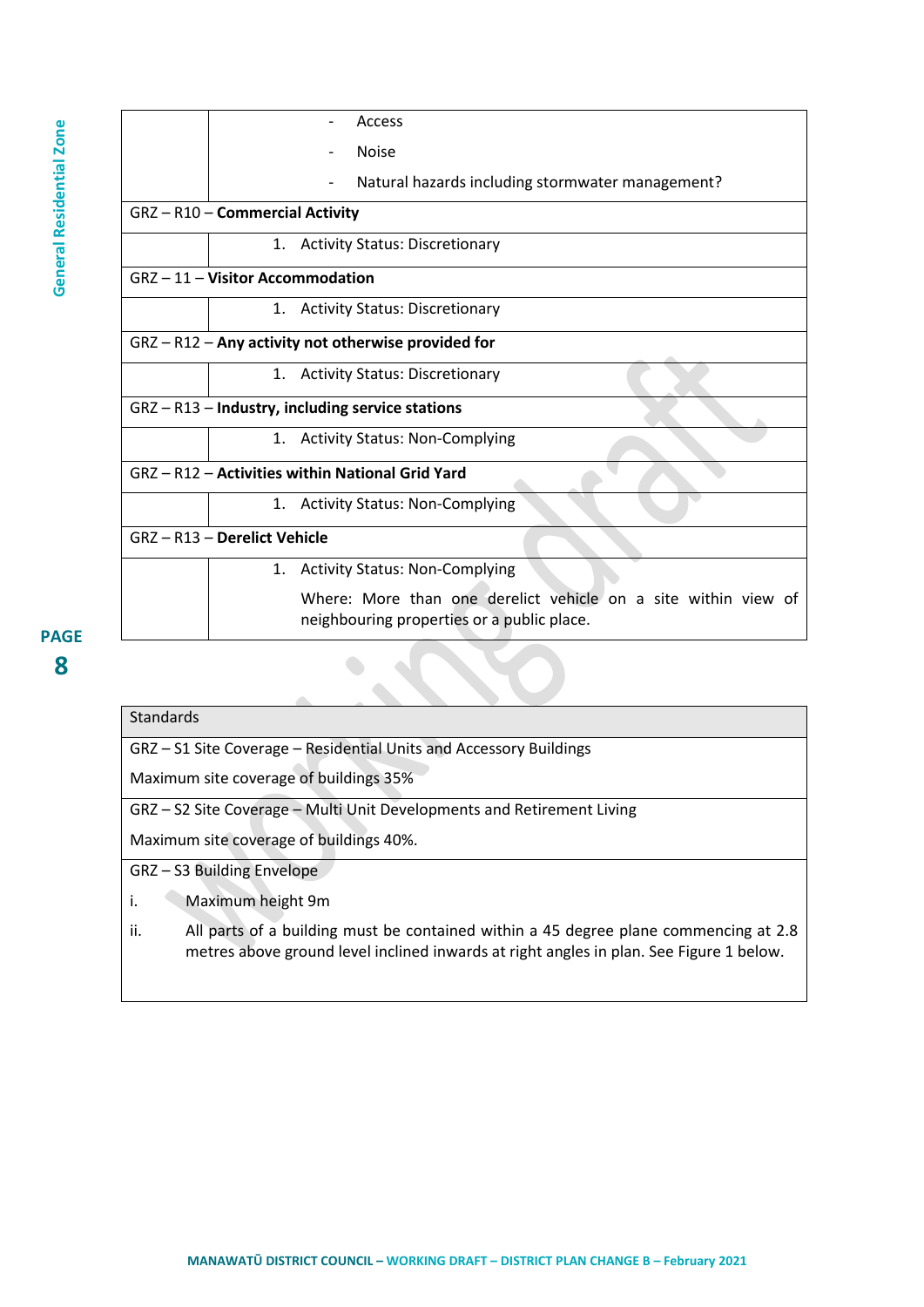

a. Side and rear boundary: a minimum of 1m

**PAGE 9**

**General Residential Zone**

General Residential Zone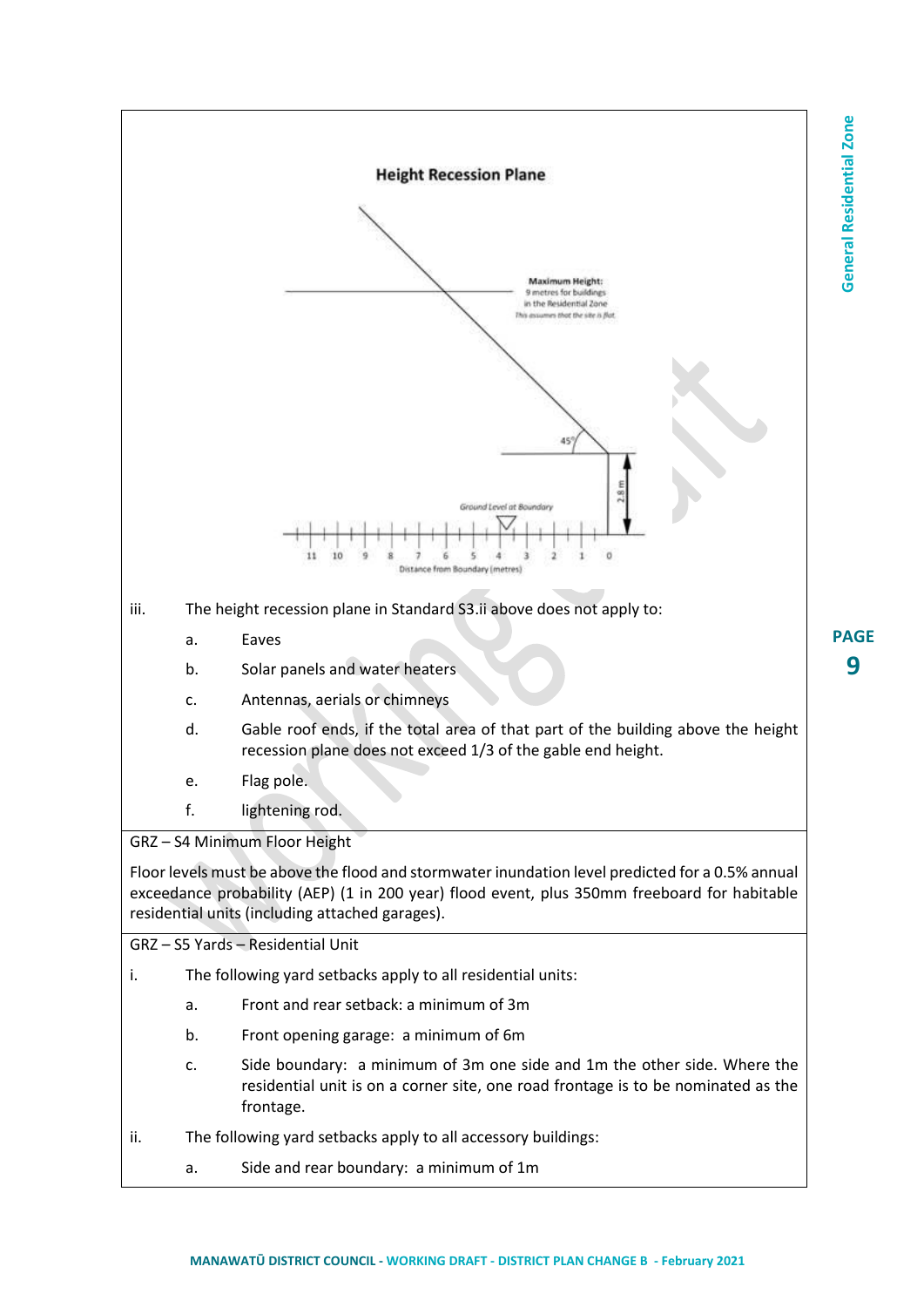|      | b.    | Between other buildings on the site: a minimum of 1m                                                                                                                                                                  |
|------|-------|-----------------------------------------------------------------------------------------------------------------------------------------------------------------------------------------------------------------------|
|      | c.    | A minimum of 3 metres from the boundary with any road unless it is a garage or<br>carport facing the road and having direct access from the road, in which case the<br>minimum separation distance shall be 6 metres. |
| iii. |       | No new residential unit or accessory buildings are erected within 10 metres of the<br>landward edge of the Makino (Mangakino) Stream.                                                                                 |
|      |       | Guidance Note: If no frontage is nominated through a subdivision consent for corner sites, the<br>location of the proposed access will determine the frontage for the purposes of the above rule.                     |
|      |       | GRZ-S6 Yards-Multi Unit Development and Retirement Living                                                                                                                                                             |
| i.   | site: | The following yard setbacks apply between residential units and buildings on the same                                                                                                                                 |
|      | a.    | Front and rear setback: a minimum of 1.5m                                                                                                                                                                             |
|      | b.    | A minimum of 1.5 metres between each accessory building serving separate<br>residential units, except where the accessory building is joined by a common<br>party wall or a fire wall.                                |
|      | b.    | A minimum of 1 metre between an accessory building and a residential unit,<br>except for habitable rooms which must be 3m between an accessory building and<br>a residential unit.                                    |
|      | c.    | A minimum of 1.5m between a residential unit and right of way or driveway.                                                                                                                                            |
|      | d.    | A minimum of 3m between residential unit, except where the residential unit is<br>joined by a common party wall or fire wall.                                                                                         |
| ii.  |       | No new residential unit or accessory buildings are erected within 10 metres of the<br>landward edge of the Makino (Mangakino) Stream.                                                                                 |
|      |       | GRZ-S7 Outdoor Living Space-Residential Unit                                                                                                                                                                          |
|      |       | All residential units shall have a functional outdoor living space that is:                                                                                                                                           |
| i.   |       | At least 36m <sup>2</sup> in area.                                                                                                                                                                                    |
| ii.  |       | Capable of containing a circle 6m in diameter.                                                                                                                                                                        |
| iii. |       | Accessible directly from a habitable room.                                                                                                                                                                            |
| iv.  |       | Orientated east, north or west of the residential unit.                                                                                                                                                               |
| v.   |       | The outdoor living court cannot comprise:                                                                                                                                                                             |
|      | a.    | any part of the outdoor living court of another residential unit;                                                                                                                                                     |
|      | b.    | driveways, manoeuvring areas, and car parking spaces; or                                                                                                                                                              |
|      | c.    | accessory buildings.                                                                                                                                                                                                  |
|      |       | GRZ-S8 Outdoor Living Space - Multi Unit Development                                                                                                                                                                  |
|      |       | Multi unit development shall have a functional outdoor living space that is:                                                                                                                                          |

- i. At least  $40m^2$  in area.
- ii. Capable of containing a circle 4m in diameter and a length of 2m.
- iii. Accessible directly from a habitable room.
- iv. Orientated east, north or west of the residential unit.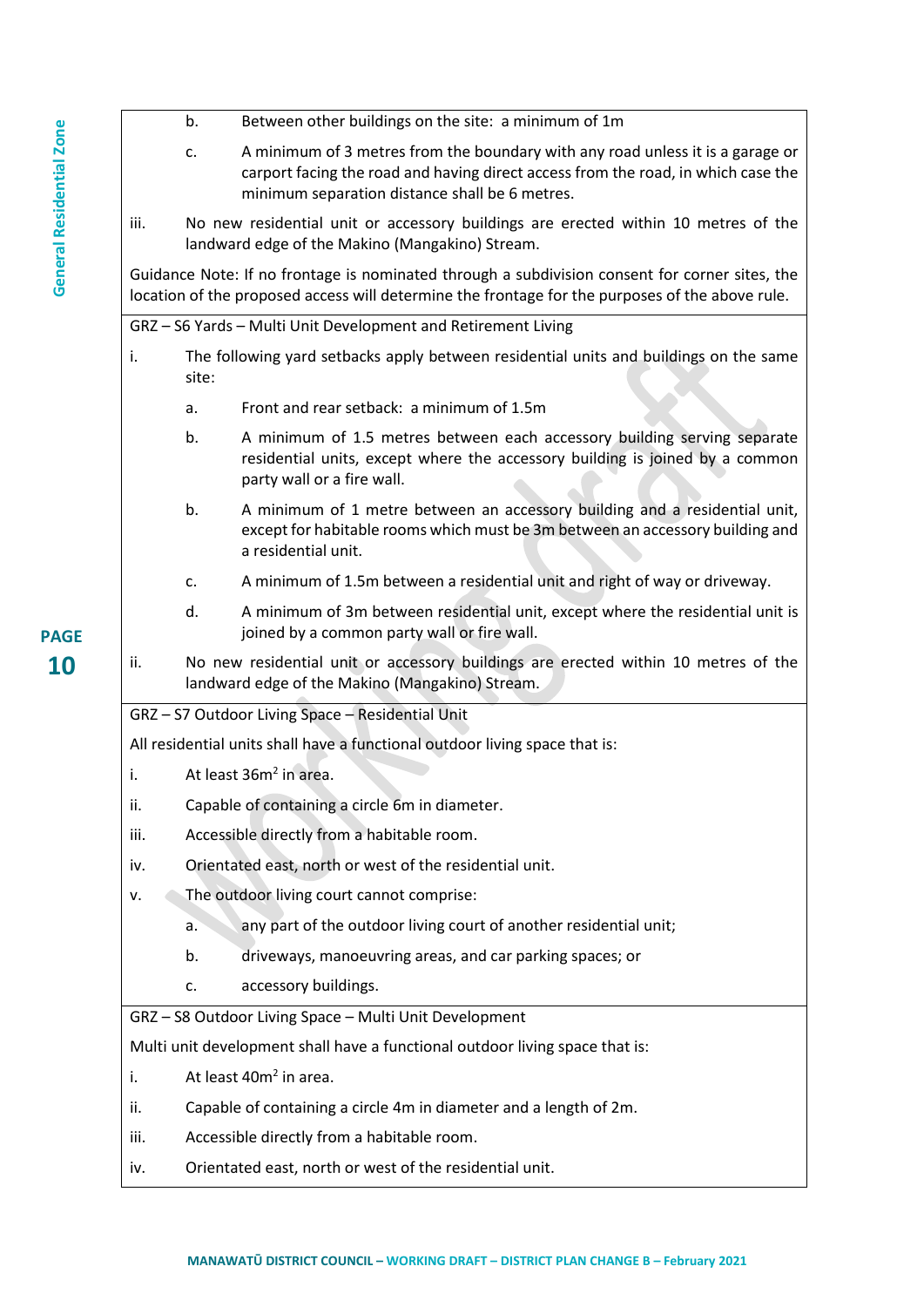v. The outdoor living court cannot comprise:

- a. any part of the outdoor living court of another residential unit;
- b. driveways, manoeuvring areas, and car parking spaces; or
- c. accessory buildings.

GRZ – S9 Permeable Surface Area

- i. 30% of the net site area must be maintained as a permeable surface. This includes decks provided the surface material of the deck allows water to drain through to a permeable surface.
- ii. Low impact stormwater sensitive design solutions or devices must be implemented and maintained to treat road and hard stand runoff areas ancillary to any residential unit or accessory building consistent with Council's Engineering Standards.

# GRZ – S10 Access

Compliance with Rule 3B.4.2 and Council's Engineering Standards.

GRZ – S11 Earthworks

Compliance with Rules 3D.4.1 and 3D.4.2.

GRZ – S12 Storage and Display

No equipment, raw materials, finished or partly processed products or rubbish shall be stored or displayed outdoors, or visible from a public space.

GRZ – S13 Noise

Compliance with Rule 3C.4.2.

GRZ – S14 Separation distances for Multi Unit development

Separation distances between residential units and buildings on the same site

- i. A minimum of 1.8 metres between each accessory building serving separate residential units, except where the accessory building is joined by a common party wall.
- ii. A minimum of 1 metre between an accessory building and a residential unit, except for habitable rooms which must be 3m between an accessory building and a residential unit.
- iii. A minimum of 1.5m between a residential unit and right of way or driveway.
- iv. A minimum of 3m between residential unit, except where the residential unit is joined by **a** common party wall.
- GRZ S15 KiwiRail Setback

Any new building containing a noise sensitive activity constructed within 70 metres of the nearest edge of the railway track shall be designed, constructed and maintained in accordance with a design report prepared by a suitably qualified and experienced acoustical engineer stating that the design as proposed will achieve compliance with an internal noise level of 40dB LAeq(1hr) in living rooms and 35dB LAeq (1hr) in bedrooms. Provided that no such building is to be located within 25m of the nearest edge of the Main Trunk Line.

GRZ – S16 Hours of Operation

Non-residential activities within the Residential Zone may only operate between 7am and 7pm (Monday to Saturday).